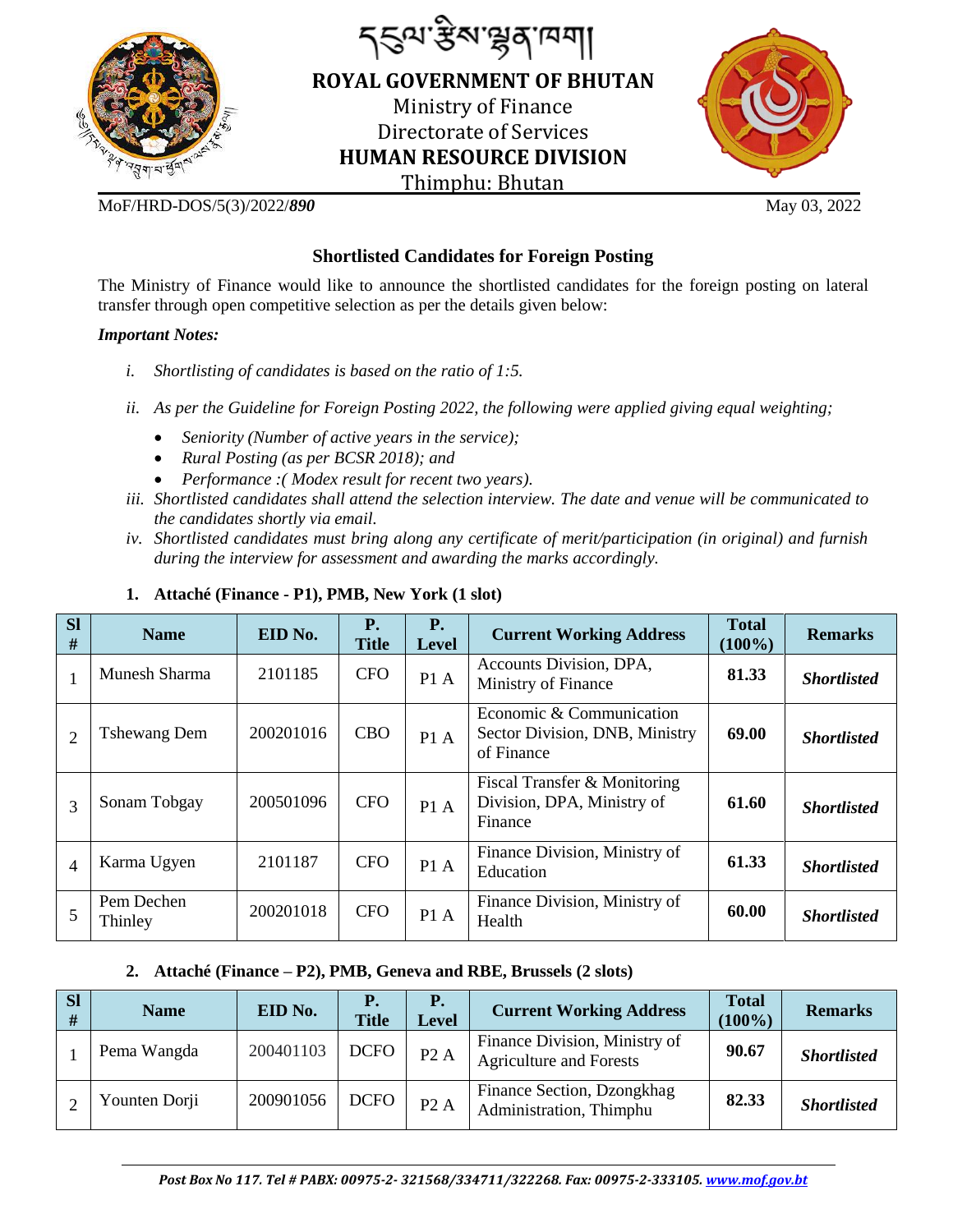|                |                       | <i>ॸ</i> ड़ॺॱॶॺॱॺॣॺॱॺॎॺऻ |                                |     |                                                                          |  |  |  |  |  |
|----------------|-----------------------|--------------------------|--------------------------------|-----|--------------------------------------------------------------------------|--|--|--|--|--|
|                |                       |                          |                                |     | <b>ROYAL GOVERNMENT OF BHUTAN</b>                                        |  |  |  |  |  |
|                |                       |                          |                                |     | Ministry of Finance                                                      |  |  |  |  |  |
|                |                       |                          |                                |     | Directorate of Services                                                  |  |  |  |  |  |
|                | Ray a dal di Balajore |                          | <b>HUMAN RESOURCE DIVISION</b> |     |                                                                          |  |  |  |  |  |
|                |                       |                          |                                |     | <u>Thimphu: Bhutan</u>                                                   |  |  |  |  |  |
| 3              | <b>Tshering Deki</b>  | 2001015                  | <b>DCFO</b>                    | P2A | Finance Division, Ministr<br>Finance                                     |  |  |  |  |  |
| $\overline{4}$ | Dorji Dukpa           | 200601033                | <b>DCFO</b>                    | P2A | Palace Services, Motithan<br>Ministry of Finance                         |  |  |  |  |  |
| 5              | Kinzang Norbu         | 200701128                | <b>DCFO</b>                    | P2A | Payment Management and<br>Services Division, DPA,<br>Ministry of Finance |  |  |  |  |  |
| 6              | Yeshey Xangmo         | 200501093                | <b>DCFO</b>                    | P2A | Finance Section, National<br><b>Statistics Bureau</b>                    |  |  |  |  |  |



| 3              | Tshering Deki        | 2001015   | <b>DCFO</b> | P2A | Finance Division, Ministry of<br>Finance                                 | 70.50 | <b>Shortlisted</b> |
|----------------|----------------------|-----------|-------------|-----|--------------------------------------------------------------------------|-------|--------------------|
| $\overline{4}$ | Dorji Dukpa          | 200601033 | <b>DCFO</b> | P2A | Palace Services, Motithang,<br>Ministry of Finance                       | 65.87 | <b>Shortlisted</b> |
| 5              | Kinzang Norbu        | 200701128 | <b>DCFO</b> | P2A | Payment Management and<br>Services Division, DPA,<br>Ministry of Finance | 59.17 | <b>Shortlisted</b> |
| 6              | <b>Yeshey Xangmo</b> | 200501093 | <b>DCFO</b> | P2A | Finance Section, National<br><b>Statistics Bureau</b>                    | 54.33 | <b>Shortlisted</b> |
| $\tau$         | Kezang Jamtsho       | 200701134 | <b>DCFO</b> | P2A | Payment Management and<br>Services Division, DPA,<br>Ministry of Finance | 51.67 | <b>Shortlisted</b> |
| 8              | <b>Kuenzang Dema</b> | 200801133 | <b>DCFO</b> | P2A | Finance Section, Gross National<br>Happiness Commission<br>Secretariat   | 48.67 | <b>Shortlisted</b> |
| $\mathbf Q$    | Dechen Choden        | 200801131 | <b>DCFO</b> | P2A | Accounts Division, DPA,<br>Ministry of Finance                           | 45.33 | <b>Shortlisted</b> |

### **3. Attaché (Accounts Assistants – SSC), RBE, Bangkok (1 slot)**

| <b>SI</b><br>#           | <b>Name</b>           | EID No.   | P. Title | <b>P.</b><br>Level | <b>Current Working Address</b>                                                                                  | <b>Total</b><br>$(100\%)$ | <b>Remarks</b>     |
|--------------------------|-----------------------|-----------|----------|--------------------|-----------------------------------------------------------------------------------------------------------------|---------------------------|--------------------|
|                          | Pema Tshering         | 9807013   | AA III   | SS <sub>4</sub> A  | Finance Services, Thimphu<br>Dzongkhag                                                                          | 97.00                     | <b>Shortlisted</b> |
| $\overline{2}$           | Chencho Pemo          | 9907180   | AA III   | SS <sub>4</sub> A  | Mongar Regional Referral<br>Hospital, Ministry of Health                                                        | 95.67                     | <b>Shortlisted</b> |
| 3                        | <b>Tshering Dorji</b> | 9305013   | AA III   | SS <sub>4</sub> A  | Division for Conservation of<br>Architectural Heritage, DOC,<br>Ministry of Home and Cultural<br><b>Affairs</b> | 93.97                     | <b>Shortlisted</b> |
| $\overline{\mathcal{A}}$ | <b>Ashok Gurung</b>   | 200807259 | AA III   | SS <sub>4</sub> A  | Cluster Finance Services, Haa                                                                                   | 85.33                     | <b>Shortlisted</b> |
| 5                        | Tandin Wangmo         | 200307147 | AA II    | SS3A               | RIGSS, HM Secretariat                                                                                           | 83.87                     | <b>Shortlisted</b> |

### **4. Accounts Assistant, LTO, Kolkata (1 slot)**

| <b>SI</b><br># | Name         | EID No. | P. Title | Р.<br><b>Level</b> | <b>Current Working Address</b>                           | <b>Total</b><br>$(100\%)$ | <b>Remarks</b>     |
|----------------|--------------|---------|----------|--------------------|----------------------------------------------------------|---------------------------|--------------------|
|                | Chencho Pemo | 9907180 | AA III   | SS <sub>4</sub> A  | Mongar Regional Referral<br>Hospital, Ministry of Health | 95.67                     | <b>Shortlisted</b> |